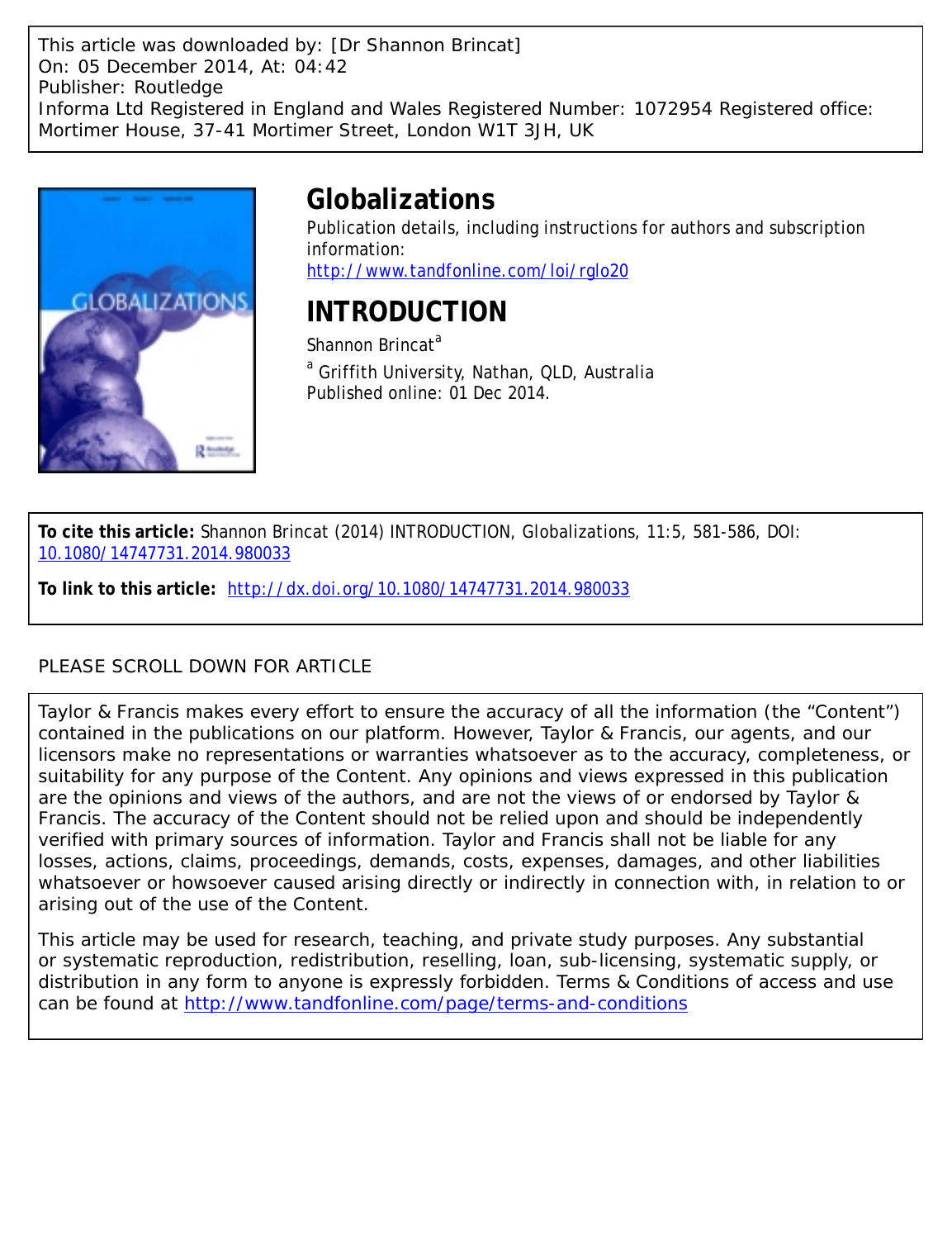### INTRODUCTION

SHANNON BRINCAT

Griffith University, Nathan, QLD, Australia

Dialectics has remained an underutilised analytical tool in international relations (IR) and across the political and social sciences more generally. This Special Issue of the journal *Globalizations*— Dialectics and World Politics—provides a necessary redress to this significant gap, offering scholars a useful resource for deploying dialectics in their own research and showcasing how dialectics can be an effective approach for understanding and transforming world politics. While there has been a widespread suspicion held against dialectics, its reception has been particularly cold in American IR scholarship, given its association with Marxism. This hostility has been a great hindrance to its acceptance, given that the orthodoxy of the discipline gravitates around this centre. Exaggerated by Cold War hostilities, such ideological mystification should, however, no longer cloud the benefits that can flow from dialectical thinking. The aim of this volume is nothing less than to reinvigorate dialectics in the so-called intersubjective turn in IR theory, a period that should make the discipline, now, more than ever, potentially receptive to this dynamic approach. For given the fundamentally interactive character of world politics, dialectics—with its focus on contradictions, relations, and change—seems especially well suited to IR's subject matter and its dynamic approach a spur for looking at our subject in a different and transformative manner. Dialectics offers a unique approach to world politics by focusing on: particular phenomena within the totality of social relations, the contextual analysis of the interconnectedness between such phenomena, and the immanent tendencies for social transformation that this engenders. This rehabilitation of dialectics is an important task that may yield impressive results in the study of IR, particularly regarding our ability to understand the processes of social change that are considered by dialectical analysis as something reliant on human agency rather than self-perpetuating systemic forces and which understands change as ontologically open-ended or 'possibilistic', rather than determined or teleological.

The volume demonstrates the fruitful, innovative, and diverse ways that dialectical thinking can be of benefit to the study of world politics by covering three thematic concerns:

Correspondence Address: Shannon Brincat, Political Science & International Studies, University of Queensland, Brisbane QLD 4072, Australia. Email: [s.brincat@griffith.edu.au](mailto:s.brincat@griffith.edu.au)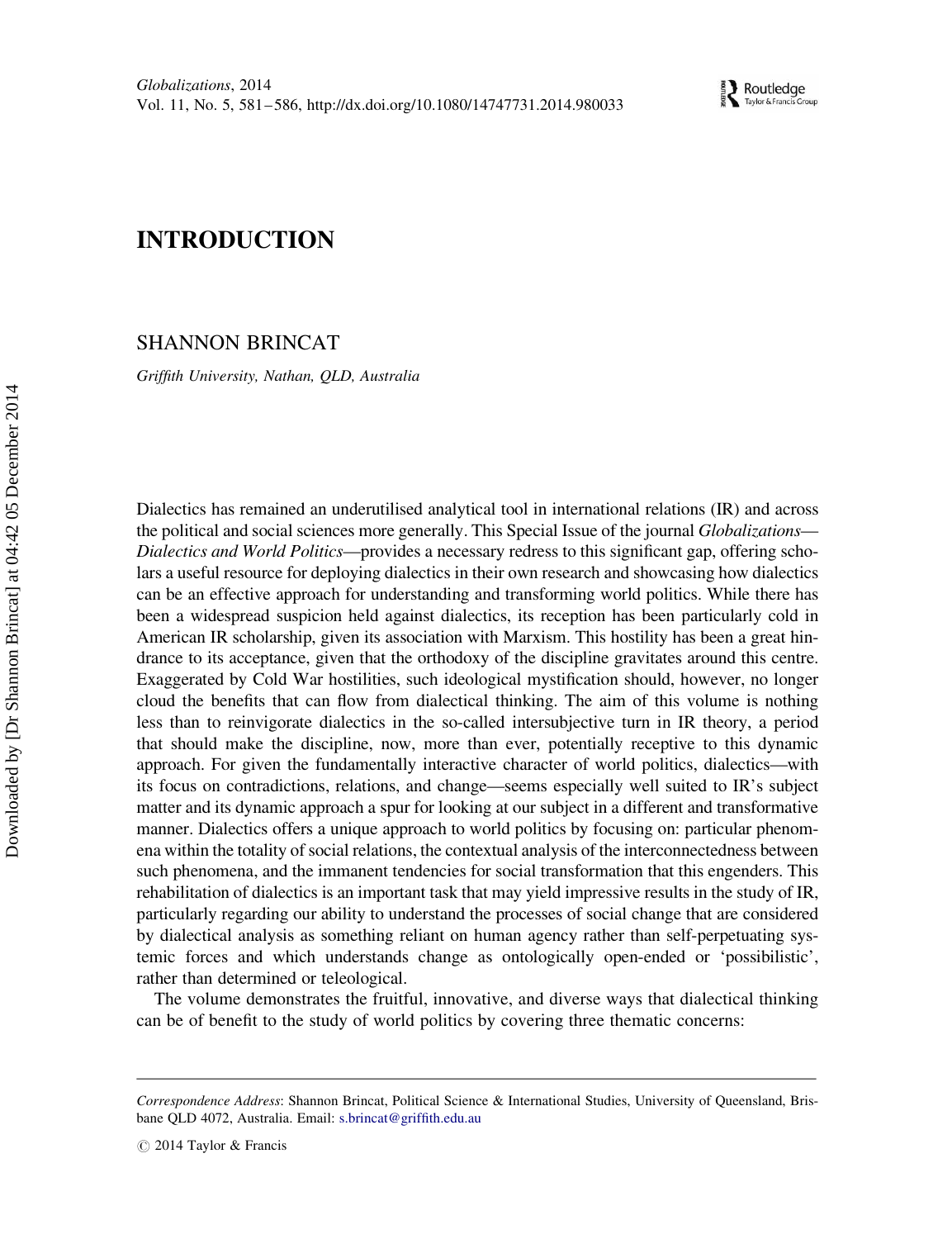- (i) conceptual or meta-theoretical dimensions of dialectics,
- (ii) methodological features and general principles of dialectical approaches, and
- (iii) applications and/or case studies that deploy a dialectical approach to world politics.

Engaging across these thematics, the volume illustrates the conceptual, methodological, and practical elements of dialectical analyses of world politics that can be taken up in future research.

The volume does not claim to be an introduction to dialectics, nor that it could somehow offer a comprehensive account of the rich complexity of dialectical thought: dialectics spans a long history, the concept is itself essentially contested, and any attempt to cover all of its facets would be a monumental, if not impossible, undertaking (see Haug, [2005\)](#page-6-0). What the volume does achieve, however, is to provide a forum for a diverse range of dialectical approaches on key issues in world politics, from global security to postcolonial resistances, from the theoretical problems of reification and complexity, to the study of the global futures and the intercultural historical expressions of dialectics. By canvassing such a broad array of ideas—inclusive of scholars critical of aspects of dialectics—the volume draws attention to the extraordinary benefits of thinking dialectically, that is, in thinking beyond the appearance of world politics to its *actuality* (Hegel, [1975,](#page-6-0) p. § 131). In this way, the volume retains the *critical* and *revolu*tionary essence of dialectics that Marx [\(1986](#page-6-0), p. 29) and many thinkers before and after him have held to be the core of dialectical thought.

In this volume, dialectics is not advanced as some fixed method, nor as a doctrinaire assertion of first principles. Rather, dialectics is viewed as a way of thinking through the relations, contradictions, and changes—the 'messiness'—that permeates the social relations of world politics. The diversity of thought in each of the articles demonstrates a multifaceted and genuinely plural engagement with various dialectical approaches throughout the volume: from those focused on security and world order, to those concerned with postcoloniality and race; and from those involved in philosophical and historical development of dialectics, to those interested in case studies in IR. There is no conformity among the contributors on dialectics, other than their interest in and perceived effectiveness of dialectical approaches (broadly conceived). What unifies these seemingly disparate, and sometimes conflicting accounts, is that each highlights that dialectics offers a relational understanding of our world, far more than mere interconnectivity, but a unique ontological and epistemological approach into the social forces and contradictions that are generative of transformation in world politics and yet routinely downplayed in orthodox approaches to IR theory. In so doing, each chapter demonstrates how dialectics can be utilised more broadly in the discipline and its approach deployed in a critical fashion as part of an emancipatory project.

The volume begins with a Preface by Ollman ([2014\)](#page-6-0) who views dialectics as a combination of Philosophy, Method, and Practice. He then proceeds by dividing philosophy into ontology and epistemology; method into inquiry, self-clarification, and exposition; and practice into political practice and theoretical practice. He argues that it is only by combining all these elements into an internally related whole, where each of them is seen to require the others, that dialectics can be fully understood and used effectively in helping to change our world.

∗∗∗∗∗∗

This introductory overview is further developed in my article (Brincat, [2014\)](#page-6-0) that, initially, deals with some of the basic definitional and conceptual aspect of dialectics before offering a brief philosophical history of this idea. This history charts how dialectics has developed in Eastern and Western philosophy, from the Yijing and Dharmic traditions to the pre-Socratics and Plato; from the developments of dialectical thought in Western Marxism to the form of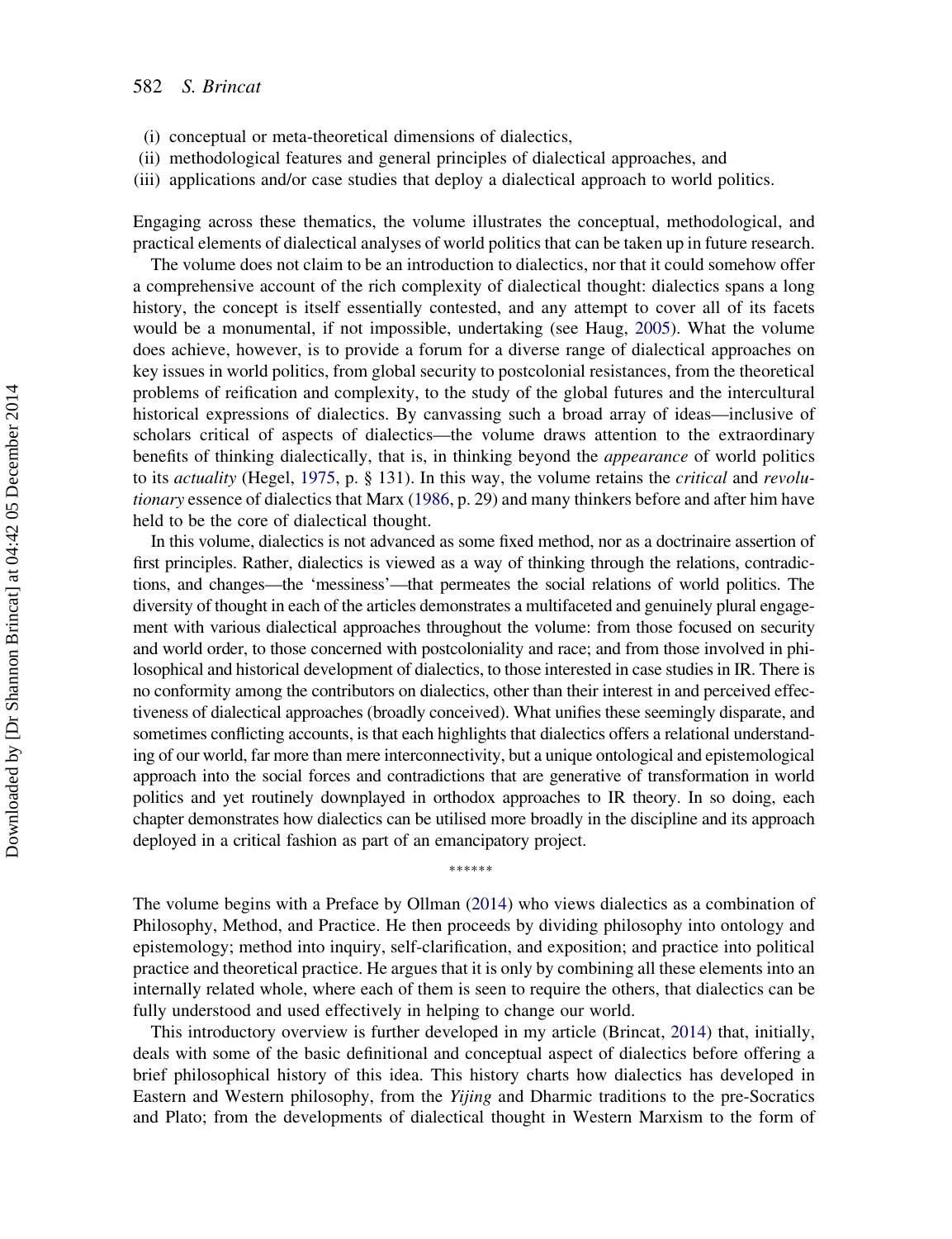Chinese Dialectics today. The article also details the far more modest engagements with dialectics that have taken place within IR theory. From this philosophical history, I then engage with some of the difficult meta-theoretical questions that face dialecticians in contemporary IR regarding the fluctuation between an evolutionary or relativistic idea of dialectics, that is, between understanding dialectics as a process of reflection and an objective logic traceable in human praxis.

Continuing with this intellectual development of dialectics, Cemgil and Teschke [\(2014\)](#page-6-0) begin by identifying the problem of a persisting bifurcation in the field of IR theory between generalising IR theory and actor-specific Foreign Policy Analysis (FPA), which is replicated in the absence of FPA in extant versions of Marxist IR Theory. They proceed by clarifying two meanings of dialectics: its association with the monism of Dialectical Materialism, and the problems of a-historicism and de-subjectification within Systematic Dialectics. Rejecting these contending understandings of dialectics, they conceive of dialectics as a historical philosophy of praxis. Thus re-conceived, they suggest that dialectical thinking can bridge this gap between IR theory's prioritisation of macro-level phenomena and FPA's focus on micro-level processes as aspects of a single social-scientific undertaking. Cemgil and Teschke offer key insights into the nature of concrete dialectical analysis, emphasising the historical/processual and the intersubjective construction of social phenomena. This emphasis on historicity and agency allows them to re-conceptualise FPA as the concrete praxes of decision-makers in situated contexts, which purposefully articulate multiple domestic and foreign influences to non-derivable and historically specific effects. Thus reconceived, FPA is returned to the centre of Marxist IR theory, rather than relegated to a structural–functionalist outcome and epiphenomenon of deeper logics.

Engaging further with theoretical concerns, Cudworth and Hobden [\(2014\)](#page-6-0) offer a sympathetic critique of dialectics from the perspective of complexity thinking. While they note many parallels between these approaches (including flux and social transformation), they also see distinctions in how they regard totality and contradiction. They also raise questions regarding teleology and anthropocentricism, arguing that complexity may enhance dialectics by providing a less restricted account of experience. These include, specifically, the analysis of a more expansive totality inclusive of the social and planetary; emphasising co-operation and co-evolution, rather than conflict; and looking to the relations between systems, feedback loops, and human and non-human systems (thus subverting any tendency to anthropocentricism). Such an approach, Cudworth and Hobden argue, could contribute much to IR, overcoming exclusions in human and non-human interactions, and thus reinvigorating the emancipatory impetus underlying both complex and dialectical approaches.

Turning to more historical and cultural engagements with dialectics, Levine ([2014\)](#page-6-0) uses a unique approach combining a critique of reification, Adorno's Negative Dialectics, and a sensibility he calls the animus habitandi, to engage contemporary Israeli security discourse. Interpreting Gershom Scholem's notion of an 'apocalyptic sting' through dialectics, Levine posits that Scholem is describing a process by which Hebrew's 'sacredness' complicates the emancipatory aims of Zionism: anticipating the rise of a particular kind of Israeli religious radicalism. Viewing reification as the tendency to forget the partial nature of concepts and the false identity of 'identitarian' thinking, Levine forwards the animus habitandi—a sensibility that accepts this vulnerability and abides in complexity and indeterminacy. For Levine, this may help advance a critical IR-realism by negating tendencies towards metahistorical narratives that reify the world, to instead move to a reflexive analysis based on Adorno's notion of constellations: changing and juxtaposed elements rather than essential, core principles.

L. H. M. Ling and I (Brincat & Ling, [2014](#page-6-0)) continue these cultural explorations of dialectical thought via a dialogue between Hegelian and Daoist dialectical approaches to world politics.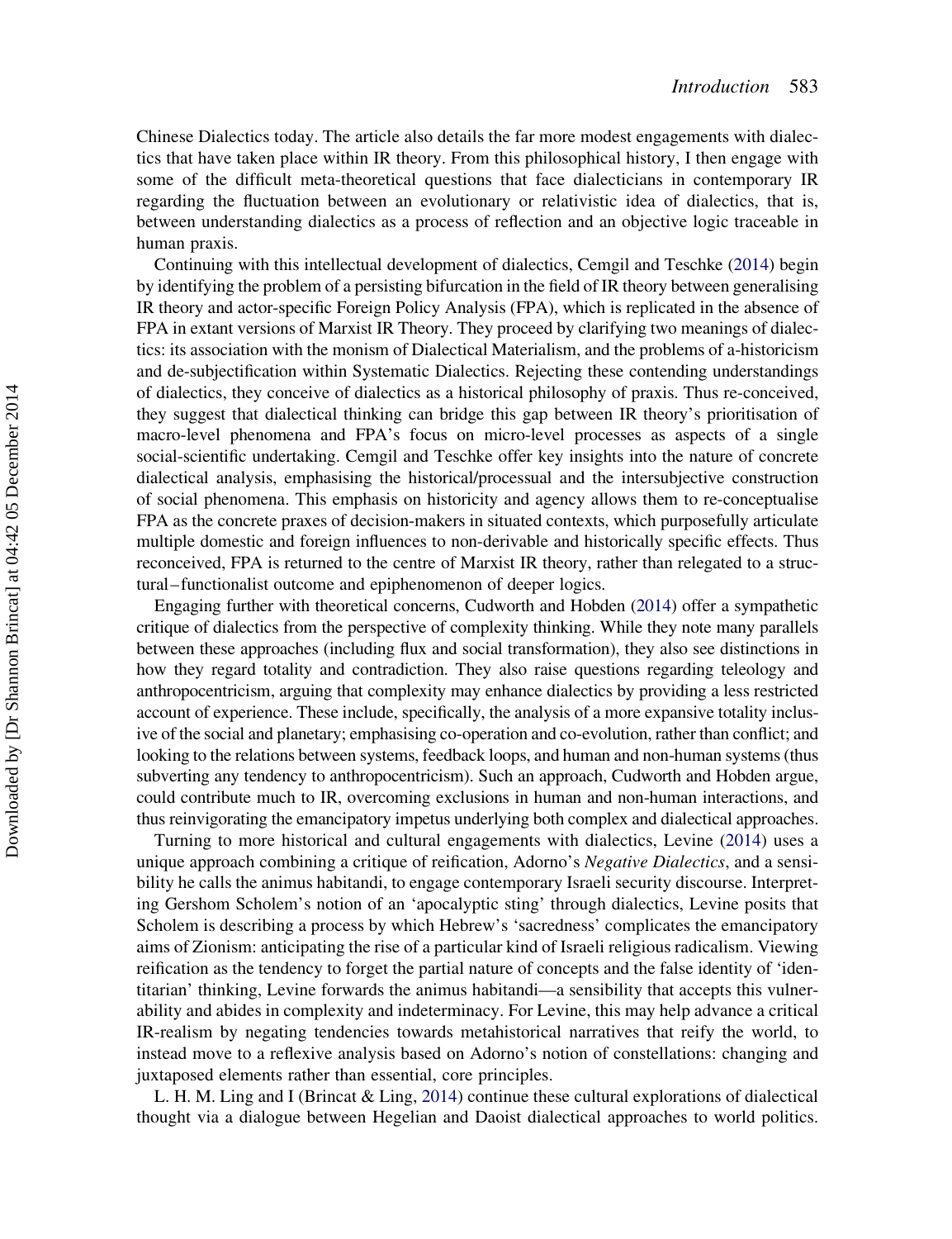Taking inspiration from Plato and Laozi, we situate our dialogue between the two mutually related poles of being/nothingness in Hegelianism and *yin/yang* in Daoism, positing that these help understand how and why systemic change unfolds over time and across space, in theory and through practice. The dialogue focuses on some of the key divergences regarding contradiction and complementarity, leading to further debate between, on the one hand, harmonising, Othering, and the possibilities of difference without alienation, and on the other hand, recognition (master/bondsman), relations of difference, and aufhebung (sublation). Despite these differences, we find a deeply held, shared concern within 'double transition' (i.e. Hegelian sublation) and Daoist 'difference without alienation' (i.e. yin-within-yang, yang-within-yin).

Bringing in colonial and racial analysis to bear on dialectics, Agathangelou ([forthcoming\)](#page-6-0) uses Fanon as a means to disrupt the foundational corporeal and racial fetishisms that the 'global' order depends. Engaging with Hegel, Sartre, and Fanon's discussions of the slave and the master, Agathangelou argues for the need for a new body, a new language, and new humanity. For her, the dialectic must be opened to another life that does not require the slave's enslavement, or the killing, or colonisation of the Other. She reads Fanon's work as exposing the fiction/s about the corporeality of anarchy and order as based on a stereotype of the black and the slave: the black formed and deformed by the subject/the white master; the presumption of blacks as sources of *anomia* (lawlessness) and *akosmia* (disorder). This became a 'predestined depository' that determined political thought. While Agathangelou agrees that Fanon 'assumed' a reciprocal relationship in Hegel's dialectics, she posits that he also sought thinking along with Sartre to rupture the logic concept of the slave and the black as objects of a false history, as bodies enslaved and colonised by Eurocentricity. The importance of dialectics is not which narrative of it is true, but what it allows us to imagine. For Agathangelou, if we want humanity to advance a step further, then we must invent beyond the zones of the sovereigns and racial 'masters'. Here, Fanon systematically exposes the Western and European foundational fantasy of ontological difference, a segregation that began with the enslavement and colonisation. For Agathangelou, ultimately, decolonial struggle and anti-colonial revolution are necessary if we are to short-circuit history and the dialectic. Unfortunately Agathangelou's paper does not appear in this Special Issue but will be published in a later edition of Globalizations. It will also be included in the edited volume of this Special Issue that will be published by Routledge as part of the Rethinking Globalizations series in 2015.

Turning to a dialectical analysis of history, Doyle ([2014](#page-6-0)) presents the case for a new model of world-political analysis, one removed from Eurocentric assumptions towards a model of 'interimperial' dialectics that engages with both the interactions among empires and the interstitial relations enacted between, amid, and against them. Doyle focuses this widened historical method on empires because of their deep impact *and* expands the traditional focus from Europe and the US examples of imperialism, to periods before and after 1500, developing an inter-imperial analysis of both early Afro-Eurasian political economy and of the Westphalian settlement and later revolutions. This 'inter-polity' model of dialectics emphasises three dialectical processes—state co-formation, infrastructural co-production, and systemic accretion—revealing the intertwining of states, the world economy, and cultural institutions, in a dynamic history of co-constitution and conflict. Bringing in these vertical relations across the horizontal relations among empires, Doyle offers an account of the microphysics of power, positionality, and interaction within the inter-imperial situation *and among* both state and non-state actors. This leads to a new assessment of revolutionary change and imagination of de-imperialisation, allowing Doyle to position interimperial political economy with a non-Eurocentric critical history that promises much for grasping the dialectical forces co-constituting empire and resistance.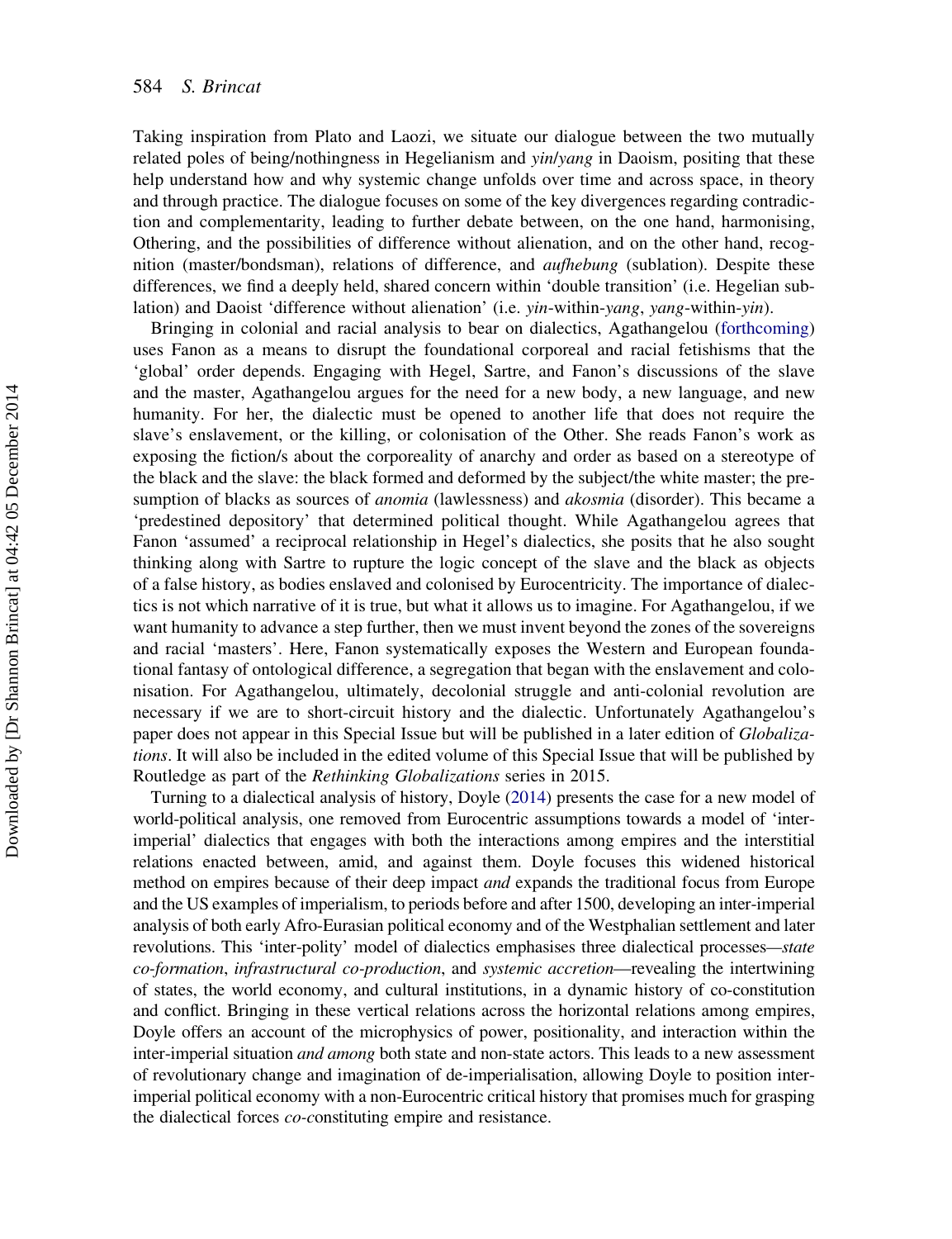Biersteker ([2014\)](#page-6-0) advances his synthetic approach developed through the Dialectics of World Orders Project. Deploying an open-ended dialectical orientation, Biersteker offers both a historical and contemporary analysis of the three global, doctrinal debates in global security in the twentieth century. Biersteker's approach is holistic, taking into account multiple perspectives and uses debate and dialogue as central to analysis. It assumes that change and contradiction are central to social life, and seeks to understand these processes as the result of internal and external factors, and material and ideational forces. For each period and debate, Biersteker examines the internal logic, inner workings (rules and practices), and internal contradictions of the security system, any alternative security orders, and the contradictions pertaining to these doctrines. The first period focuses on the competitive European, Great power balancing system; the second follows the rise of the UN as revised system of collective security and the Cold War power balancing system between the USA and USSR; and the third on the Unipolar period (or 'moment') defined by American hegemony and contestation over intervention, sovereignty, and response to threats. Biersteker shows that balance of power and collective security dominated twentieth-century security debates and yet that the periods of transformation were neither immediate nor inevitable, and that there were, and are, always recessive competing world order alternatives immanent within existing systems.

To close the volume, we have a future-oriented engagement with dialectical thought from Heikki Patomäki ([2014](#page-6-0)). Drawing on ideas from critical realist philosophical dialectics, Patomäki explores Karl Polanyi's concept of the 'double movement' in the context of contemporary global political economy—asking the question whether society, on a planetary scale, is bound to protect itself against the 'stark utopia' of self-regulating markets. Arguing against a pendulum model of modern history, and going beyond the simple thesis-antithesis-synthesis pattern, Patomäki uses various dialectical conceptions and schemes to propose better hypotheses for explaining past changes and for scenarios about possible and more or less likely future changes. As the domain of the real is larger than the domain of the actual, he focuses on political economy contradictions and tendencies as well as on normative rationality. Patomäki argues that democratic global Keynesianism would enable processes of decommodification and new 'syntheses' concerning the market/social nexus. Furthermore, he suggests that Camilleri and Falk's notion of holoreflexivity—that at the heart of human civilisation is a learning process towards qualitatively higher levels of reflexivity—can help develop global transformative agency. Patomäki believes that existing contradictions can be resolved by means of collective actions and building more adequate common institutions, but these collective actions are likely to involve new forms of political agency such as world-political parties. World history must remain open, however. Democratic global Keynesianism will generate lacks, problems, and contradictions of its own and will be followed by other possibilities.

This project was very much inspired by the work of Hayward R. Alker with the hope of building upon his legacy and rich array of work in furthering dialectics as an approach to IR theory. This project came about through a number of informal discussions between some of the authors at international conferences, beginning at the SGIR 7th Pan-European International Relations Conference (Stockholm, 9–11 September, 2012) and the ISA 53rd Annual Convention (San Diego, 1–4 April 2012). It soon became apparent that there was a groundswell of interest in dialectical approaches to world politics heralded by a number of important publications in this area, and the ongoing interest in the pioneering work of Alker. It became equally apparent that there was a need for a shared forum for those scholars interested in dialectics who were otherwise

∗∗∗∗∗∗